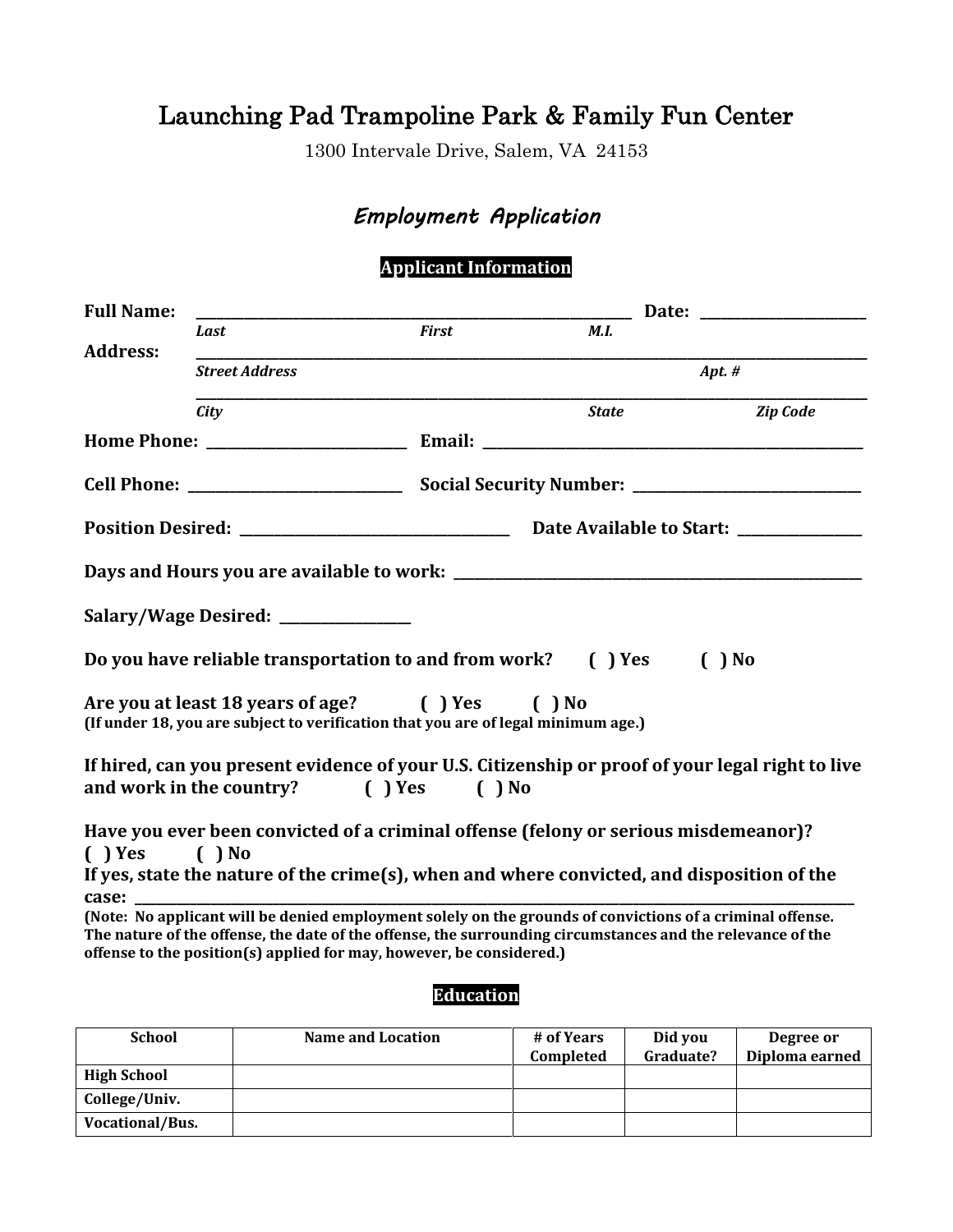# References

Please list two people who are not related to you and have knowledge of your work performance.

|                                                                                                                                                                                                | Years Acquainted: ____________ |  |
|------------------------------------------------------------------------------------------------------------------------------------------------------------------------------------------------|--------------------------------|--|
|                                                                                                                                                                                                |                                |  |
|                                                                                                                                                                                                |                                |  |
|                                                                                                                                                                                                |                                |  |
|                                                                                                                                                                                                | Years Acquainted: ____________ |  |
|                                                                                                                                                                                                |                                |  |
|                                                                                                                                                                                                |                                |  |
| Beginning with your present or last employer, list all previous employment for the past 5 years including<br>periods of unemployment. Please complete this section even if attaching a resume. |                                |  |
|                                                                                                                                                                                                |                                |  |
|                                                                                                                                                                                                |                                |  |
|                                                                                                                                                                                                |                                |  |
|                                                                                                                                                                                                |                                |  |
|                                                                                                                                                                                                |                                |  |
|                                                                                                                                                                                                |                                |  |
|                                                                                                                                                                                                |                                |  |
| May we contact your supervisor for a reference? () Yes () No                                                                                                                                   |                                |  |
|                                                                                                                                                                                                |                                |  |
|                                                                                                                                                                                                |                                |  |
|                                                                                                                                                                                                |                                |  |
|                                                                                                                                                                                                |                                |  |
|                                                                                                                                                                                                |                                |  |